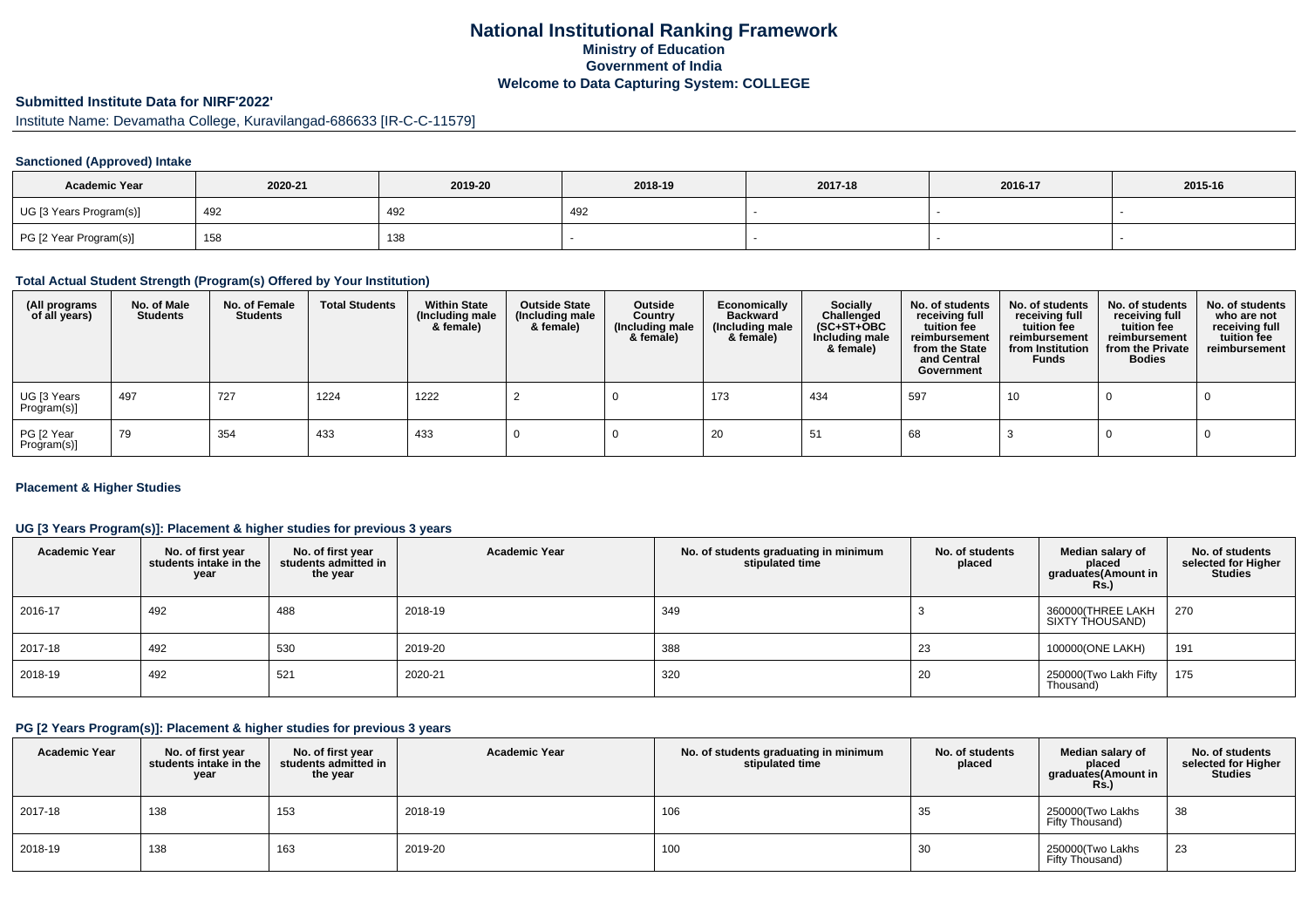| 2019-20 | 138<br>סטו | ັບ | 2020-21 |  | -- | wo Lakhs<br>275000/<br>Seventy Five<br>Thousand | $\sim$<br>∠∪ |
|---------|------------|----|---------|--|----|-------------------------------------------------|--------------|
|---------|------------|----|---------|--|----|-------------------------------------------------|--------------|

### **Financial Resources: Utilised Amount for the Capital expenditure for previous 3 years**

| <b>Academic Year</b>                                                                                 | 2020-21                                                                      | 2019-20                                                                 | 2018-19                                                                                |  |  |  |  |  |  |
|------------------------------------------------------------------------------------------------------|------------------------------------------------------------------------------|-------------------------------------------------------------------------|----------------------------------------------------------------------------------------|--|--|--|--|--|--|
|                                                                                                      | <b>Utilised Amount</b>                                                       | <b>Utilised Amount</b>                                                  | <b>Utilised Amount</b>                                                                 |  |  |  |  |  |  |
| Annual Capital Expenditure on Academic Activities and Resources (excluding expenditure on buildings) |                                                                              |                                                                         |                                                                                        |  |  |  |  |  |  |
| Library                                                                                              | 177923 (One Lakh Seventy Seven Thousand Nine Hundred<br>and Twenty Three)    | 134825 (One Lakh Thirty Four Thousand Eight Hundred and<br>Twenty Five) | 148999 (One Lakh Forty Eight Thousand Nine Hundred and<br>Ninety Nine)                 |  |  |  |  |  |  |
| New Equipment for Laboratories                                                                       | 830558 (Eight Lakhs Thirty Thousand Five Hundred and Fifty<br>Eight)         | 222310 (Two Lakhs Twenty Two Thousand Three Hundred<br>and Ten)         | <sup>1</sup> 455477 (Four Lakhs Fifty Five Thousand Four Hundred and<br>Seventy Seven) |  |  |  |  |  |  |
| Other expenditure on creation of Capital Assets (excluding<br>expenditure on Land and Building)      | 1165727 (Eleven Lakhs Sixty Five Thousand Seven Hundred<br>and Twenty Seven) | 147400 (One Lakh Forty Seven Thousand Four Hundred)                     | 652770 (Six Lakhs Fifty Two Thousand Seven Hundred and<br>Seventy)                     |  |  |  |  |  |  |

### **Financial Resources: Utilised Amount for the Operational expenditure for previous 3 years**

| <b>Academic Year</b>                                                                                                                                                                           | 2020-21                                                                      |                                                                                           | 2018-19                                                                                     |
|------------------------------------------------------------------------------------------------------------------------------------------------------------------------------------------------|------------------------------------------------------------------------------|-------------------------------------------------------------------------------------------|---------------------------------------------------------------------------------------------|
|                                                                                                                                                                                                | <b>Utilised Amount</b>                                                       | <b>Utilised Amount</b>                                                                    | <b>Utilised Amount</b>                                                                      |
|                                                                                                                                                                                                |                                                                              | <b>Annual Operational Expenditure</b>                                                     |                                                                                             |
| Salaries (Teaching and Non Teaching staff)                                                                                                                                                     | 56510081 (Five Crore Sixty Five Lakhs Ten Thousand and<br>Eighty One)        | 52263696 (Five Crore Twenty Two Lakhs Sixty Three<br>Thousand Six Hundred and Ninety Six) | 78863241 (Seven Crore Eighty Eight Lakhs Sixty Three<br>Thousand Two Hundred and Forty One) |
| Maintenance of Academic Infrastructure or consumables and<br>other running expenditures(excluding maintenance of hostels<br>and allied services, rent of the building, depreciation cost, etc) | 1963185 (Nineteen Lakhs Sixty Three Thousand One Hundred<br>and Eighty Five) | 2420683 (Twenty Four Lakhs Twenty Thousand Six Hundred<br>and Eighty Three)               | 7956735 (Seventy Nine Lakhs Fifty Six Thousand Seven<br>Hundred and Thirty Five)            |
| Seminars/Conferences/Workshops                                                                                                                                                                 | 473745 (Four Lakhs Sseventy Three Thousand Seven<br>Hundred and Forty Five)  | 18308 (Eighteen Thousand Three Hundred and Eight)                                         | 6000 (Six Thousand)                                                                         |

### **PCS Facilities: Facilities of physically challenged students**

| 1. Do your institution buildings have Lifts/Ramps?                                                                                                         | Yes, more than 80% of the buildings |
|------------------------------------------------------------------------------------------------------------------------------------------------------------|-------------------------------------|
| 2. Do your institution have provision for walking aids, including wheelchairs and transportation from one building to another for<br>handicapped students? | Yes                                 |
| 3. Do your institution buildings have specially designed toilets for handicapped students?                                                                 | Yes, more than 80% of the buildings |

### **Faculty Details**

| Srno | Name           | Age | Designation                | Gender | Qualification | Experience (In<br>Months) | <b>Currently working</b><br>with institution? | <b>Joining Date</b> | <b>Leaving Date</b> | <b>Association type</b> |
|------|----------------|-----|----------------------------|--------|---------------|---------------------------|-----------------------------------------------|---------------------|---------------------|-------------------------|
|      | Deepa Thomas   | 34  | <b>Assistant Professor</b> | Female | Ph.D          | 126                       | Yes                                           | 01-12-2010          | $\sim$              | Regular                 |
|      | Nisha K Thomas | 37  | <b>Assistant Professor</b> | Female | M.A           | 71                        | Yes                                           | 17-08-2015          | $-$                 | Regular                 |
| 3    | Jobin Jose     | 42  | <b>Assistant Professor</b> | Male   | Ph.D          | 127                       | Yes                                           | 01-12-2010          | $- -$               | Regular                 |
| 4    | Mini Sebastian | 50  | <b>Assistant Professor</b> | Female | Ph.D          | 190                       | Yes                                           | 01-12-2010          | $-$                 | Regular                 |
| 5    | Saji Augustine | 51  | <b>Assistant Professor</b> | Male   | Ph.D          | 142                       | Yes                                           | 10-09-2009          | $- -$               | Regular                 |
| 6    | Sushama K Jose | 37  | <b>Assistant Professor</b> | Female | M.Sc.         | 186                       | Yes                                           | 03-10-2016          | $- -$               | Regular                 |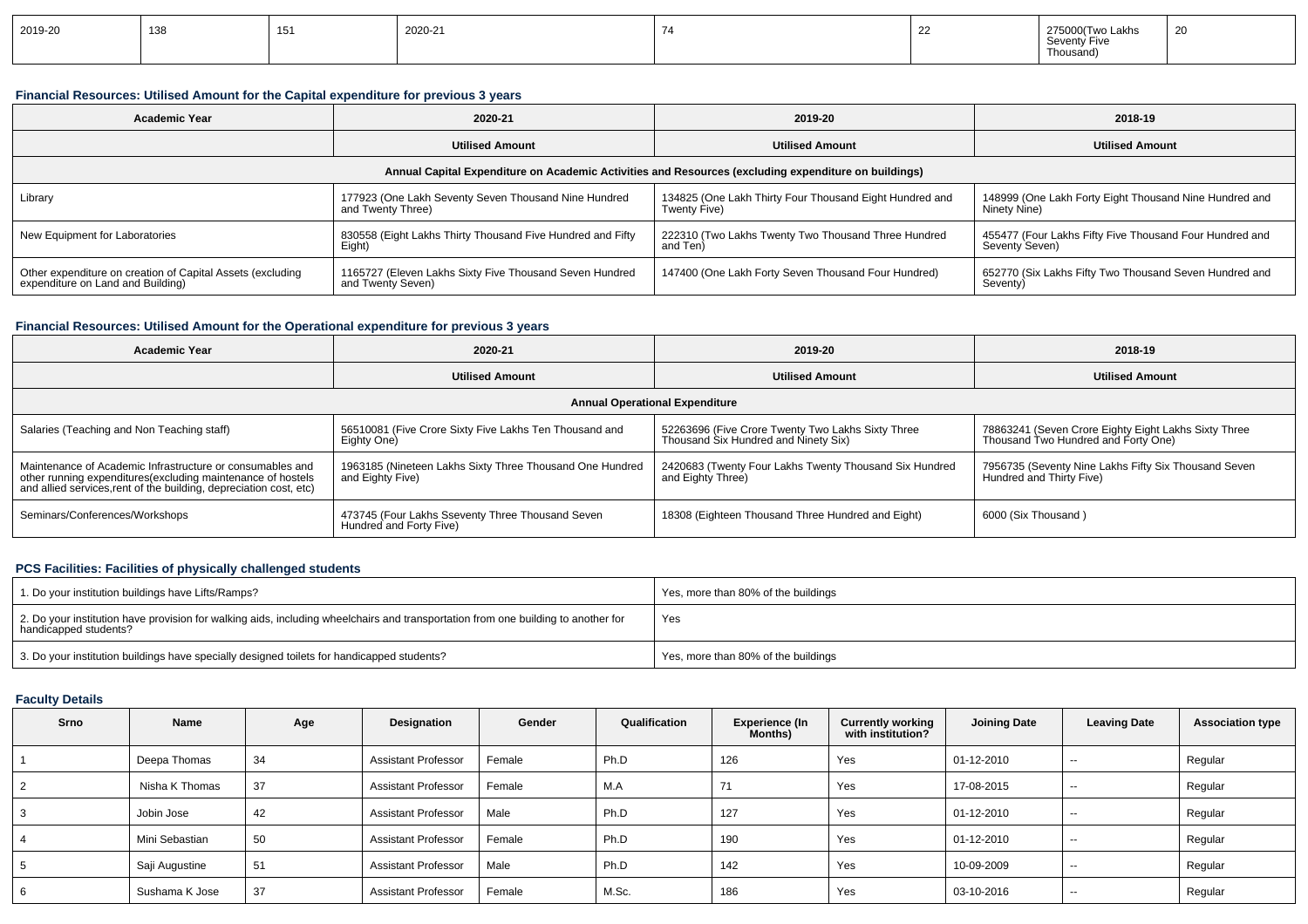| $\overline{7}$ | Dr Benny Joseph          | 58 | Associate Professor        | Male   | Ph.D       | 301 | Yes | 03-06-1996 | $\overline{\phantom{a}}$ | Regular             |
|----------------|--------------------------|----|----------------------------|--------|------------|-----|-----|------------|--------------------------|---------------------|
| 8              | Jyothy Thomas            | 39 | Assistant Professor        | Female | M.Sc.      | 155 | Yes | 18-08-2008 | Ξ.                       | Regular             |
| 9              | Geomon Cherian           | 30 | Lecturer                   | Male   | M.Sc.      | 94  | Yes | 05-09-2013 | --                       | Adhoc / Contractual |
| 10             | Vishnu Pran              | 29 | <b>Assistant Professor</b> | Male   | M.Sc.      | 50  | Yes | 25-03-2017 | $\overline{\phantom{a}}$ | Regular             |
| 11             | Vidya Jose               | 33 | Assistant Professor        | Female | <b>NET</b> | 85  | Yes | 02-06-2014 | --                       | Regular             |
| 12             | Soumya Sebastian         | 38 | <b>Assistant Professor</b> | Female | <b>NET</b> | 122 | Yes | 04-06-2012 | Ξ.                       | Regular             |
| 13             | Jithin Joy               | 30 | Lecturer                   | Male   | <b>NET</b> | 57  | Yes | 14-01-2020 | Ξ.                       | Regular             |
| 14             | Sreekutty<br>Sreedharan  | 32 | Lecturer                   | Female | M.Sc.      | 81  | Yes | 12-11-2014 | u.                       | Regular             |
| 15             | Justine Jose             | 38 | <b>Assistant Professor</b> | Male   | <b>NET</b> | 144 | Yes | 04-06-2012 | Ξ.                       | Regular             |
| 16             | Alphy Maria Thomas       | 28 | <b>Assistant Professor</b> | Female | M.Sc.      | 53  | No  | 06-02-2017 | 31-05-2021               | Regular             |
| 17             | P Augustine Mathew       | 62 | Associate Professor        | Male   | Ph.D       | 322 | Yes | 01-06-2015 | $\overline{\phantom{a}}$ | Regular             |
| 18             | Sheen George             | 28 | <b>Assistant Professor</b> | Male   | M.A        | 77  | Yes | 01-06-2015 | $\overline{\phantom{a}}$ | Regular             |
| 19             | Jaion P Jacob            | 52 | Assistant Professor        | Male   | Ph.D       | 274 | Yes | 01-12-2010 | Ξ.                       | Regular             |
| 20             | Jaison Davis             | 45 | <b>Assistant Professor</b> | Male   | M.A        | 121 | Yes | 01-12-2010 | u.                       | Regular             |
| 21             | Reneesh Thomas           | 35 | Assistant Professor        | Male   | M.A        | 78  | Yes | 18-08-2015 | Ξ.                       | Regular             |
| 22             | Cigi Chacko              | 43 | <b>Assistant Professo</b>  | Female | Ph.D       | 193 | Yes | 01-12-2010 | --                       | Regular             |
| 23             | Sindhu Sebastain         | 44 | Assistant Professor        | Female | Ph.D       | 165 | Yes | 17-08-2015 | --                       | Regular             |
| 24             | Saritha K Jose           | 37 | Assistant Professor        | Female | M. Phil    | 142 | Yes | 10-09-2009 | $\overline{\phantom{a}}$ | Regular             |
| 25             | Satheees Thomas          | 49 | <b>Assistant Professor</b> | Male   | <b>NET</b> | 227 | Yes | 18-08-2008 | Ξ.                       | Regular             |
| 26             | Anju C Augustine         | 34 | <b>Assistant Professor</b> | Female | M. Phil    | 108 | Yes | 02-07-2012 | u.                       | Regular             |
| 27             | Akhila Vijayan           | 31 | Assistant Professor        | Female | M.Sc.      | 105 | No  | 01-08-2017 | 31-05-2021               | Regular             |
| 28             | Ansamma Thomas           | 54 | Associate Professor        | Female | Ph.D       | 320 | Yes | 01-12-1994 | --                       | Regular             |
| 29             | Tony Thomas              | 34 | <b>Assistant Professor</b> | Male   | Ph.D       | 84  | Yes | 21-07-2014 | --                       | Regular             |
| 30             | Anish Thomas             | 38 | <b>Assistant Professor</b> | Male   | <b>NET</b> | 192 | Yes | 18-08-2008 | $\overline{\phantom{a}}$ | Regular             |
| 31             | Renny A George           | 40 | Assistant Professor        | Male   | M. Phil    | 96  | Yes | 16-07-2013 | --                       | Regular             |
| 32             | Priya Joseph             | 49 | <b>Assistant Professor</b> | Female | Ph.D       | 252 | Yes | 18-08-2008 | u.                       | Regular             |
| $33\,$         | Gincy Baby               | 36 | <b>Assistant Professor</b> | Female | M.Sc.      | 84  | No  | 15-07-2015 | 31-05-2021               | Regular             |
| 34             | George Mathew            | 62 | Associate Professor        | Male   | M.COM      | 468 | Yes | 01-06-2015 | Ξ.                       | Regular             |
| 35             | Benny Kocheri            | 46 | <b>Assistant Professor</b> | Male   | M. Phil    | 164 | Yes | 19-11-2007 | --                       | Regular             |
| 36             | Roshan<br>Ennackappallil | 39 | <b>Assistant Professor</b> | Male   | M.A        | 49  | No  | 30-06-2017 | 31-03-2021               | Regular             |
| 37             | Dr V K Krishna<br>Kamal  | 66 | Associate Professor        | Male   | Ph.D       | 481 | Yes | 01-06-2013 | Ξ.                       | Adhoc / Contractual |
| 38             | Vince Sebastian          | 31 | <b>Assistant Professor</b> | Male   | M.COM      | 96  | Yes | 08-07-2017 | ۰.                       | Regular             |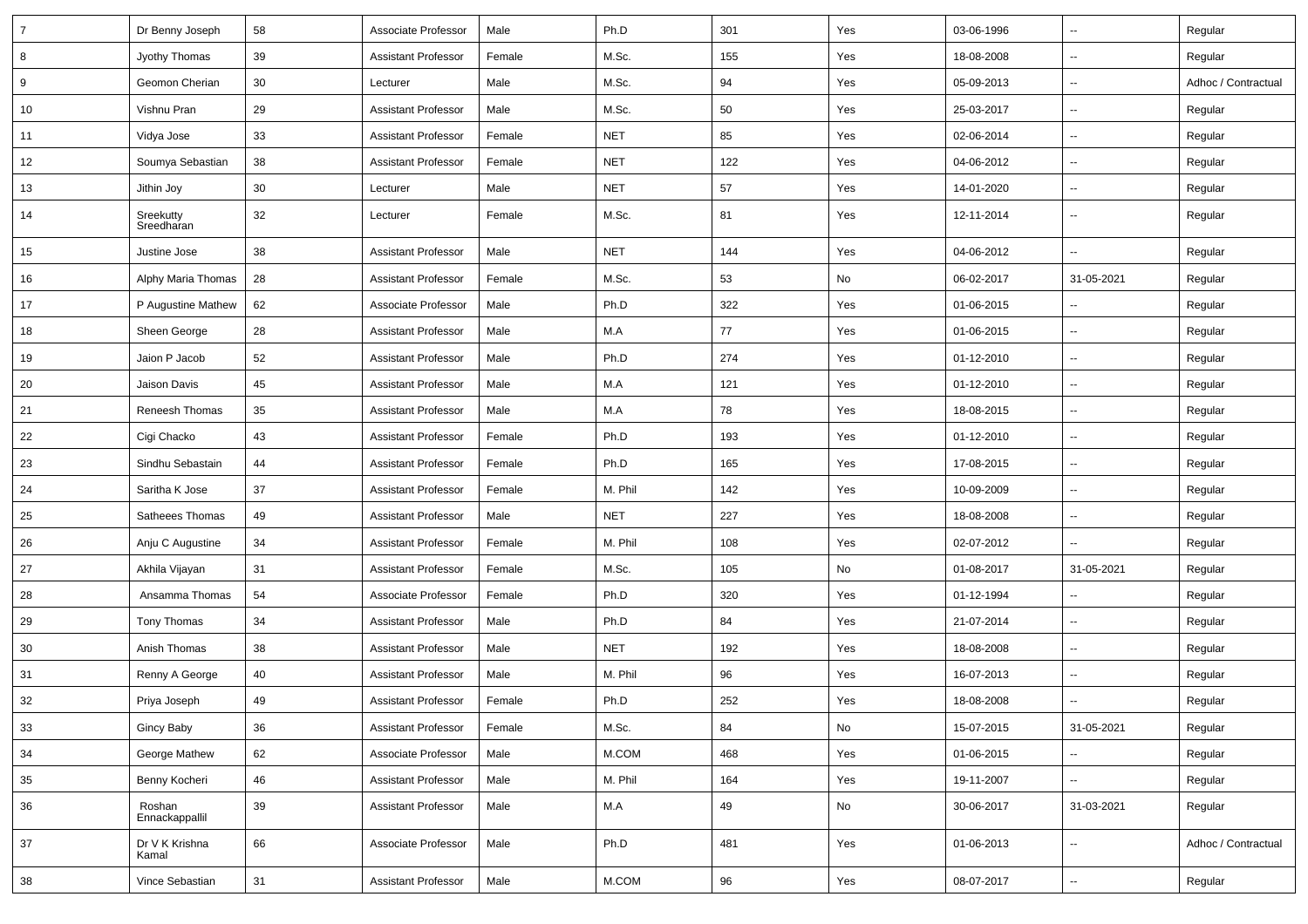| 39 | Alphin Chacko           | 31     | <b>Assistant Professor</b> | Male   | M.A        | 96  | Yes | 15-07-2013 | $\sim$                   | Regular             |
|----|-------------------------|--------|----------------------------|--------|------------|-----|-----|------------|--------------------------|---------------------|
| 40 | Fancy Paul              | 40     | <b>Assistant Professor</b> | Female | Ph.D       | 84  | Yes | 01-08-2016 | $\sim$                   | Regular             |
| 41 | <b>Brincy Mathew</b>    | 47     | <b>Assistant Professor</b> | Female | Ph.D       | 274 | Yes | 01-12-2010 | --                       | Regular             |
| 42 | Dr Rocily N Joseph      | 60     | Associate Professor        | Female | Ph.D       | 420 | No  | 02-06-1986 | 31-03-2021               | Visiting            |
| 43 | Tina Sebastian          | 40     | <b>Assistant Professor</b> | Female | Ph.D       | 128 | Yes | 08-11-2010 |                          | Regular             |
| 44 | Praseedha Mathew        | 39     | <b>Assistant Professor</b> | Female | <b>NET</b> | 155 | Yes | 18-08-2008 |                          | Regular             |
| 45 | Anice Kurien            | 56     | Associate Professor        | Female | Ph.D       | 395 | No  | 17-08-1988 | 31-03-2021               | Regular             |
| 46 | Tess jose               | 31     | <b>Assistant Professor</b> | Female | M. Phil    | 60  | Yes | 24-07-2014 | $\overline{a}$           | Adhoc / Contractual |
| 47 | Deepthi John            | 48     | <b>Assistant Professor</b> | Female | Ph.D       | 250 | Yes | 05-06-2012 | Щ,                       | Regular             |
| 48 | Dinoy Mathew            | 43     | <b>Assistant Professor</b> | Male   | <b>NET</b> | 84  | Yes | 17-07-2014 | ш,                       | Regular             |
| 49 | Chithra K N             | 36     | Lecturer                   | Female | M.Sc.      | 125 | No  | 01-02-2011 | 31-10-2021               | Regular             |
| 50 | Arunima Sebastian       | 38     | <b>Assistant Professor</b> | Female | <b>NET</b> | 156 | Yes | 18-08-2008 |                          | Regular             |
| 51 | Aparna S                | 29     | <b>Assistant Professor</b> | Female | M.Sc.      | 71  | Yes | 27-09-2016 | ш,                       | Regular             |
| 52 | Prema Prathap           | 42     | <b>Assistant Professor</b> | Female | M.COM      | 147 | Yes | 24-09-2009 | $\sim$                   | Regular             |
| 53 | P Harikrishnan          | 46     | <b>Assistant Professor</b> | Male   | M.A        | 58  | Yes | 08-06-2017 | Щ,                       | Regular             |
| 54 | Subin Varghese          | 38     | <b>Assistant Professor</b> | Male   | M. Phil    | 127 | Yes | 01-12-2010 | $\sim$                   | Regular             |
| 55 | Jency Mary George       | 37     | <b>Assistant Professor</b> | Female | M.A        | 96  | Yes | 15-07-2013 | $\overline{a}$           | Regular             |
| 56 | Ciby Kurian             | 43     | <b>Assistant Professor</b> | Male   | Ph.D       | 128 | Yes | 08-11-2010 | $\sim$                   | Regular             |
| 57 | Ancy Sebastian          | 48     | <b>Assistant Professor</b> | Female | Ph.D       | 252 | Yes | 01-12-2010 | $\sim$                   | Regular             |
| 58 | Lishamol Tomy           | 39     | <b>Assistant Professor</b> | Female | Ph.D       | 155 | Yes | 18-08-2008 | $\sim$                   | Regular             |
| 59 | Syju Thomas             | 36     | <b>Assistant Professor</b> | Male   | Ph.D       | 86  | Yes | 09-06-2014 | Щ,                       | Regular             |
| 60 | Dr Elsamma Joseph       | $47\,$ | <b>Assistant Professor</b> | Female | Ph.D       | 265 | Yes | 18-08-2008 | $\sim$                   | Regular             |
| 61 | M C Varghese            | 44     | <b>Assistant Professor</b> | Male   | Ph.D       | 204 | Yes | 05-07-2013 | $\overline{a}$           | Regular             |
| 62 | M S Abraham             | 67     | Associate Professor        | Male   | M. Phil    | 508 | Yes | 04-08-2010 | ш.                       | Visiting            |
| 63 | Sandra George           | 36     | <b>Assistant Professor</b> | Female | <b>NET</b> | 96  | Yes | 15-07-2013 | ш,                       | Regular             |
| 64 | T K Thomas              | 63     | Lecturer                   | Male   | M.Sc.      | 418 | Yes | 01-04-2014 | $\sim$                   | Regular             |
| 65 | Anu P Mathew            | 38     | <b>Assistant Professor</b> | Female | M. Phil    | 123 | Yes | 04-06-2012 | $\overline{\phantom{a}}$ | Regular             |
| 66 | Sherin Cyriac           | 31     | <b>Assistant Professor</b> | Female | M. Phil    | 72  | Yes | 18-08-2015 | u.                       | Regular             |
| 67 | Sujamol Abraham         | 37     | Lecturer                   | Female | M.Sc.      | 80  | Yes | 23-11-2014 | ш.                       | Regular             |
| 68 | Sunil Jose K            | 49     | <b>Assistant Professor</b> | Male   | Ph.D       | 274 | Yes | 07-09-2009 | u.                       | Regular             |
| 69 | Rinu A R                | 28     | <b>Assistant Professor</b> | Female | M.Sc.      | 58  | Yes | 27-09-2016 | ш.                       | Regular             |
| 70 | Satheesan A N           | 62     | <b>Assistant Professor</b> | Female | M.COM      | 337 | Yes | 01-11-2015 | $\overline{\phantom{a}}$ | Regular             |
| 71 | Megha Elizabeth<br>Raju | 29     | <b>Assistant Professor</b> | Female | M.A        | 73  | No  | 01-06-2015 | 31-03-2021               | Regular             |